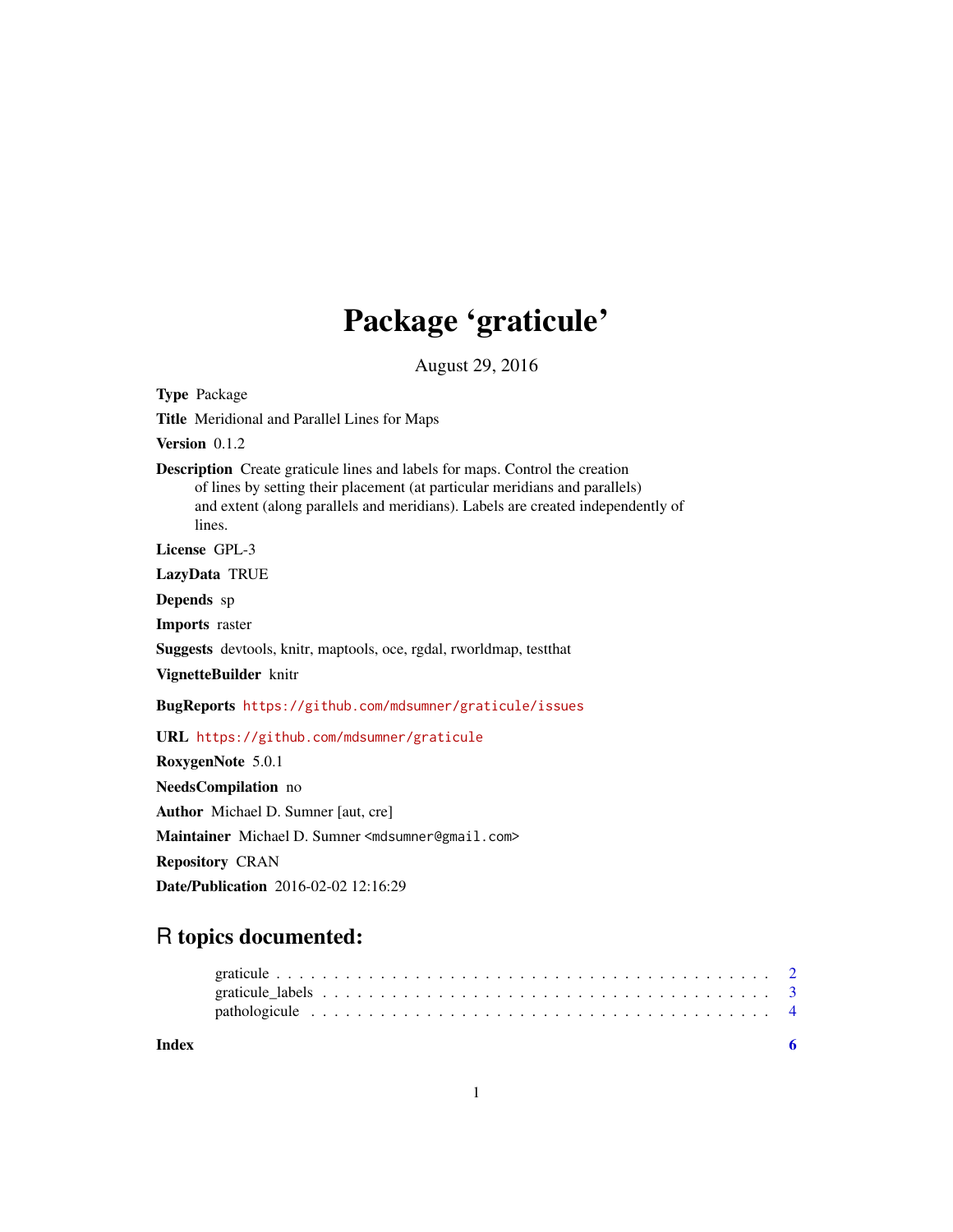<span id="page-1-1"></span><span id="page-1-0"></span>

#### Description

graticule: graticule lines for maps

Specify the creation of lines along meridians by specifying their placement at particular lons (longitudes) and lats (latitudes) and their extents with xlim (extent of parallel line in longitude) and ylim (extent of meridional line in latitude).

#### Usage

```
graticule(lons, lats, nverts = 60, xlim, ylim, proj = NULL, tiles = FALSE)
```
#### Arguments

| lons   | longitudes for meridional lines              |
|--------|----------------------------------------------|
| lats   | latitudes for parallel lines                 |
| nverts | number of discrete vertices for each segment |
| xlim   | maximum range of parallel lines              |
| ylim   | maximum range of meridional lines            |
| proj   | optional proj.4 string for output object     |
| tiles  | if TRUE return polygons as output            |

#### Details

Provide a valid PROJ.4 string to return the graticule lines in this projection. If this is not specified the graticule lines are returned in their original longlat / WGS84.

The arguments xlim, ylim and nverts are ignored if tiles is TRUE.

#### Examples

```
## Not run:
library(rgdal)
x \le - as.matrix(expand.grid(x = \text{seq}(100, 240, \text{ by } = 15), y = \text{seq}(-85, -30, \text{ by } = 15)))
prj <- "+proj=laea +lon_0=180 +lat_0=-70 +x_0=0 +y_0=0 +ellps=WGS84 +units=m +no_defs "
px <- project(x, prj)
g \leftarrow graticule(unique(x[,1]), unique(x[,2]))
pg <- spTransform(g, CRS(prj))
plot(px, type = "n")plot(pg, add = TRUE)
g2 \leq - graticule(unique(x[,1]), unique(x[,2]), ylim = c(-90, 0), xlim = c(110, 250))
pg2 <- spTransform(g2, CRS(prj))
plot(px, type = "n")plot(pg2, add = TRUE)
```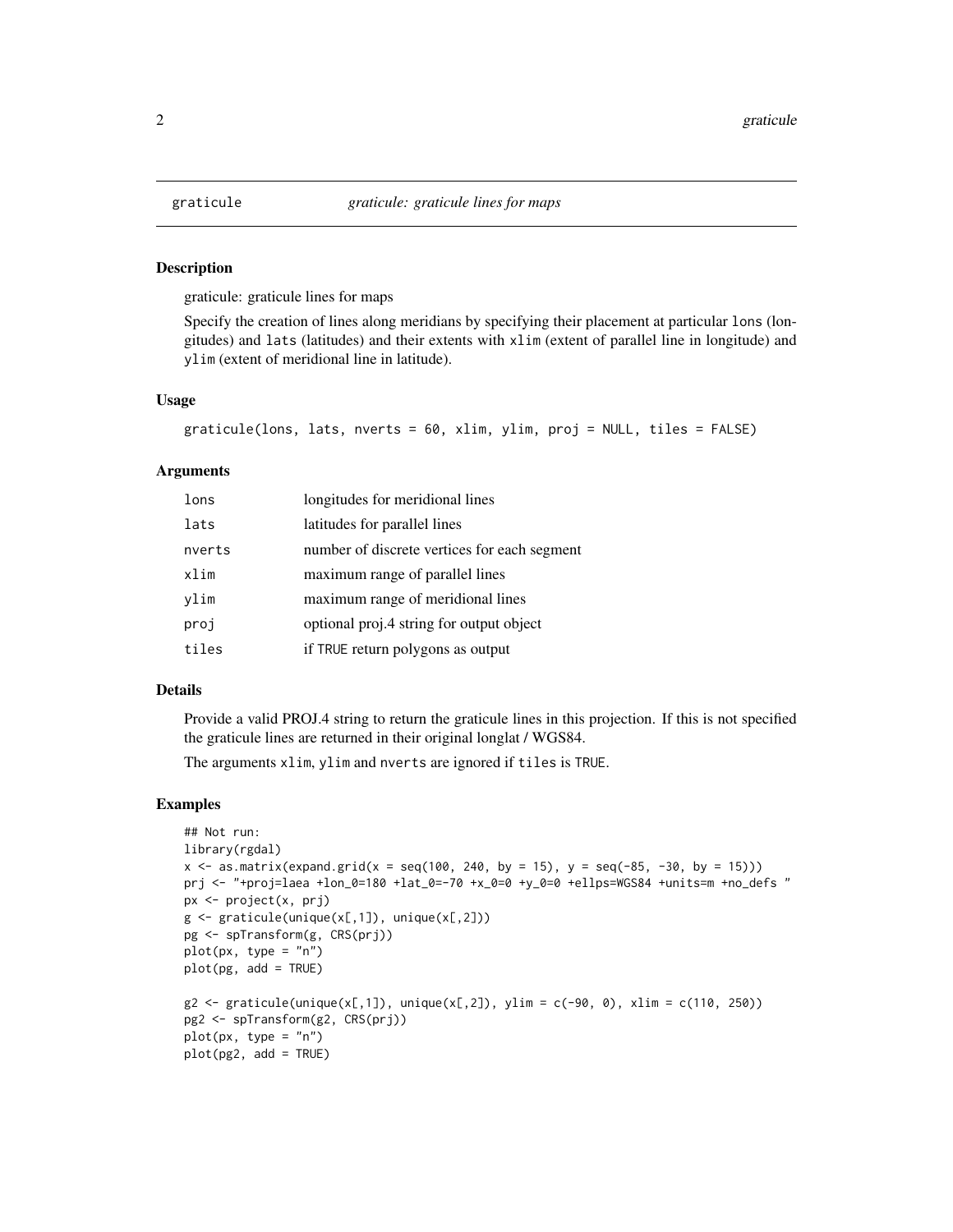```
prj <- "+proj=laea +lon_0=0 +lat_0=-90 +ellps=WGS84"
xx <- c(-120, -100, -80, -60, -40); yy <- c(-65, -55, -45)
g3 \leftarrow graticule(xx, yy, ylim = c(-70, -30), proj = prj)
g3labs \le graticule_labels(xx, c(-65, -45), xline = -85, yline = -30, proj = prj)
plot(g3)
text(g3labs, lab = parse(text = g3labs$lab))
## polygonal graticule on Orthographic projection
xx < - seq(-90, 90, length = 10) + 147
yy <- seq(-90, 90, length = 5)
portho <- "+proj=ortho +lon_0=147 +x_0=0 +y_0=0 +ellps=WGS84 +units=m +no_defs"
 g \leq - graticule(xx, yy, proj = portho, tiles = TRUE)
 plot(g, col = c("black", "grey"))library(maptools)
 data(wrld_simpl)
 w <- spTransform(subset(wrld_simpl, NAME == "Australia"), CRS(projection(g)))
 plot(w, add = TRUE, border = "dodgerblue")
## End(Not run)
```
graticule\_labels *Create graticule labels.*

#### Description

Returns a set of points with labels, for plotting in conjuction with [graticule](#page-1-1).

#### Usage

```
graticule_labels(lons, lats, xline, yline, proj = NULL)
```
#### Arguments

| lons  | longitudes for meridional labels            |
|-------|---------------------------------------------|
| lats  | latitudes for parallel labels               |
| xline | meridian/s for placement of parallel labels |
| yline | parallel/s for placement of meridian labels |
| proj  | optional proj.4 string for output object    |

#### Details

SpatialPoints are returned in the projection of proj if given, or longlat / WGS84.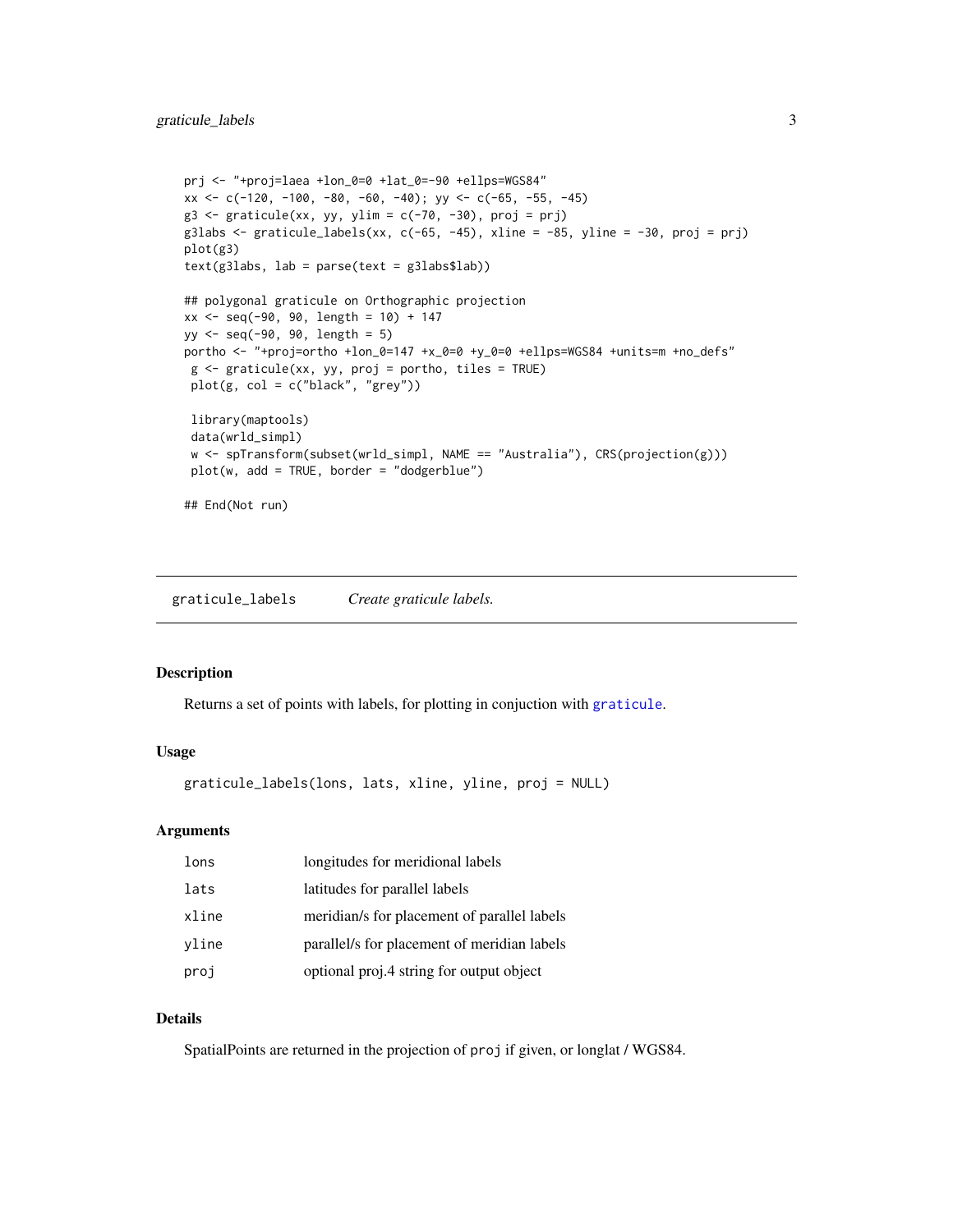#### Examples

```
xx <- c(100, 120, 160, 180)
yy <- c(-80,-70,-60, -50,-45, -30)
prj <- "+proj=lcc +lon_0=150 +lat_0=-80 +lat_1=-85 +lat_2=-75 +ellps=WGS84"
plot(gratioule(lons = xx, lats = yy, proj = pri))labs <- graticule_labels(lons = xx, lats = yy, xline = 100, yline = -80, proj = prj)
op <- par(xpd = NA)
text(labs, lab = parse(text = labs$lab), pos = c(2, 1)[labs$islon + 1], adj = 1.2)
par(op)
```
pathologicule *Create a mesh of evenly spaced lines in another projection.*

#### Description

Create a mesh of evenly spaced lines in another projection.

#### Usage

pathologicule(x, proj)

#### Arguments

|      | object to build line mesh for |
|------|-------------------------------|
| proj | the other projection          |

#### Value

spatial object

#### Examples

```
## Not run:
library(maptools)
data(wrld_simpl)
library(raster)
w <- subset(wrld_simpl, NAME == "Australia")
plot(w)
laea <- pathologicule(w, "+proj=laea +lon_0=147 +lat_0=-42 +ellps=WGS84")
stere <- pathologicule(w, "+proj=stere +lon_0=147 +lat_0=-42 +ellps=WGS84")
plot(laea, add = TRUE, col = "dodgerblue")
plot(stere, add = TRUE, col = "firebrick")
pst90 <- "+proj=stere +lat_0=-90 +ellps=WGS84"
p <- spTransform(subset(wrld_simpl, coordinates(wrld_simpl)[,2] < -20), pst90)
plot(extent(p) + 1e6, asp = 1, type = "n"); plot(p, add = TRUE)laea <- pathologicule(p, "+proj=laea +lon_0=147 +lat_0=-72 +ellps=WGS84")
stere <- pathologicule(p, "+proj=stere +lon_0=147 +lat_0=-42 +ellps=WGS84")
plot(laea, add = TRUE, col = "dodgerblue")
plot(stere, add = TRUE, col = "firebrick")
```
<span id="page-3-0"></span>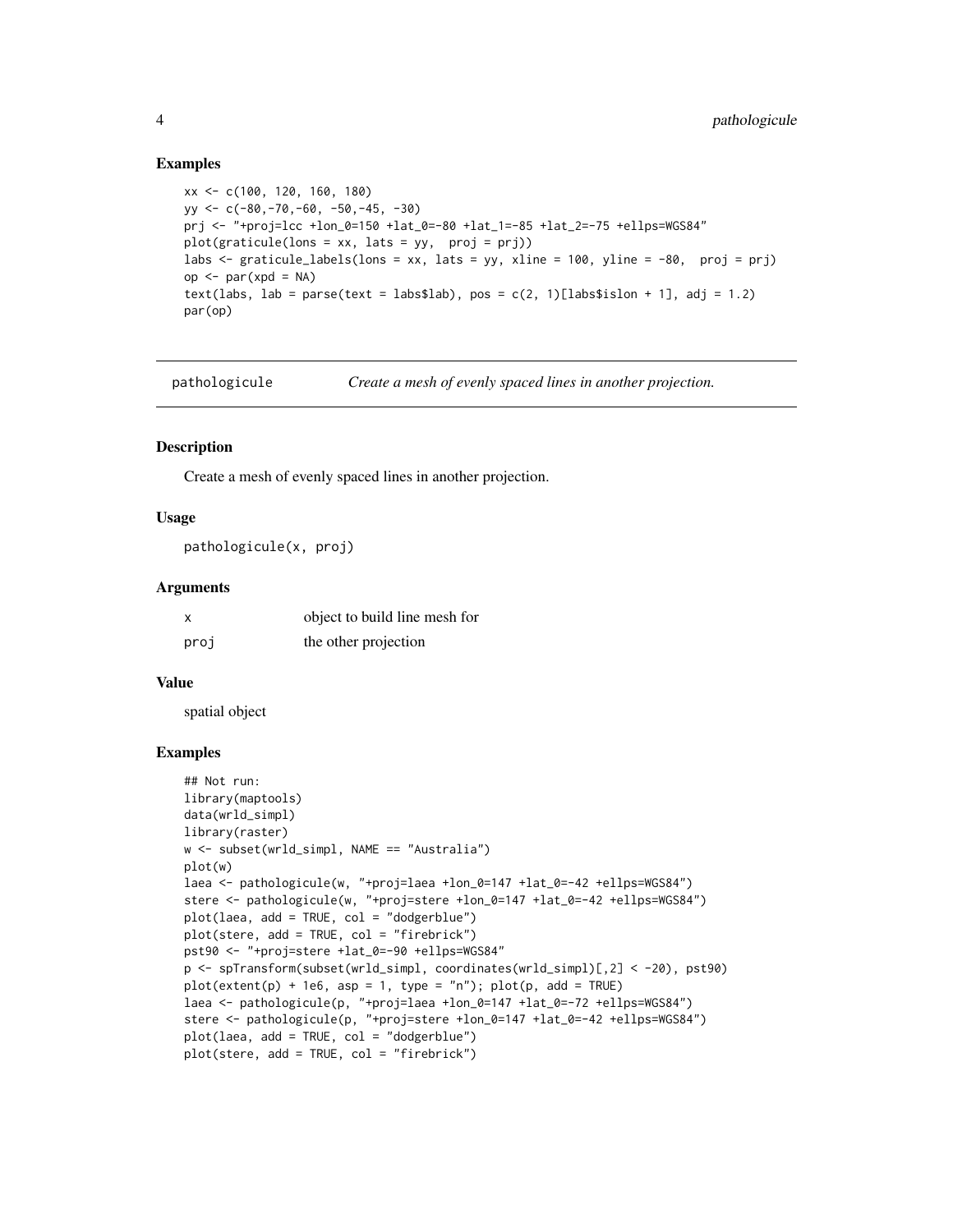#### pathologicule

## End(Not run)